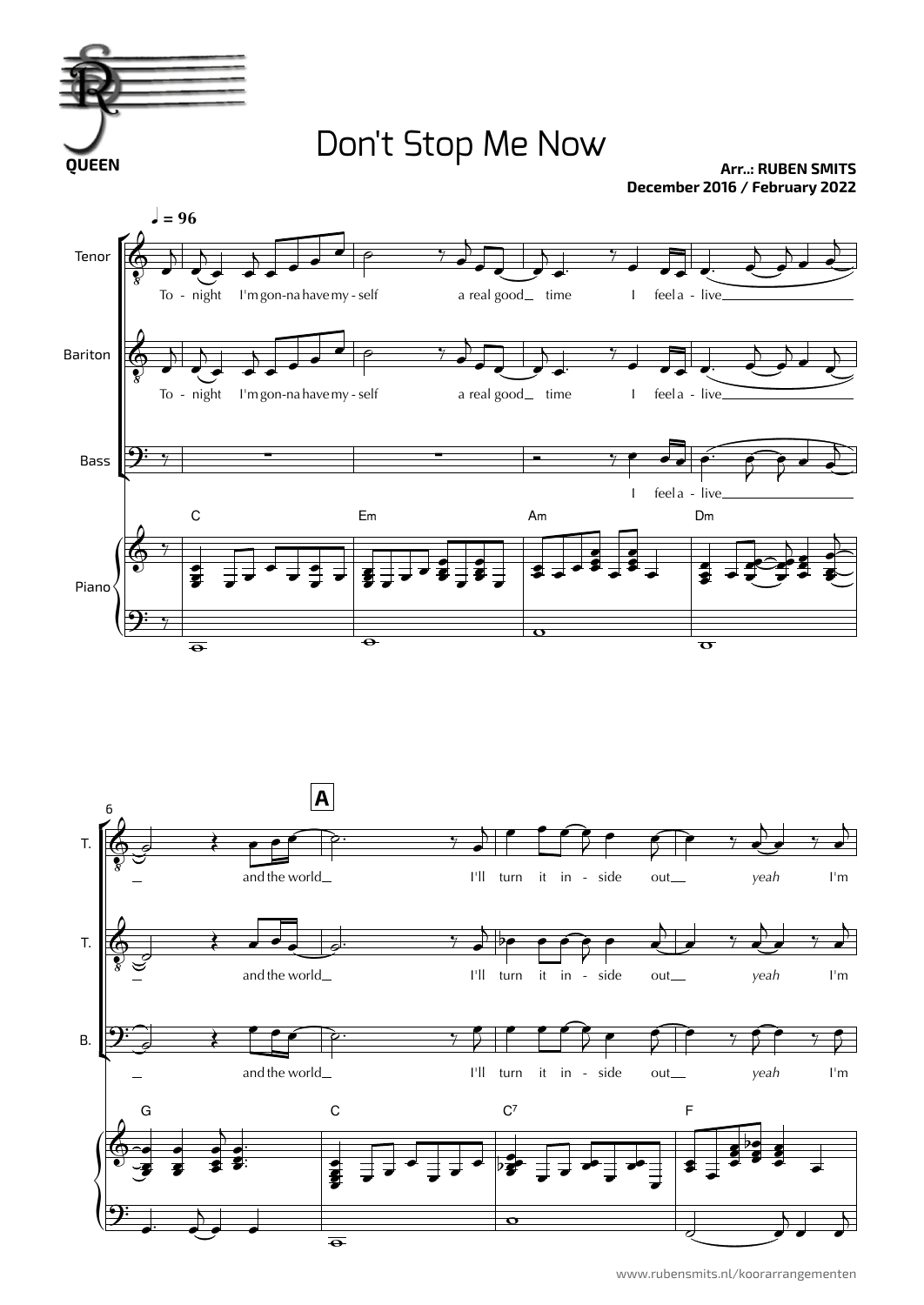



www.rubensmits.nl/koorarrangementen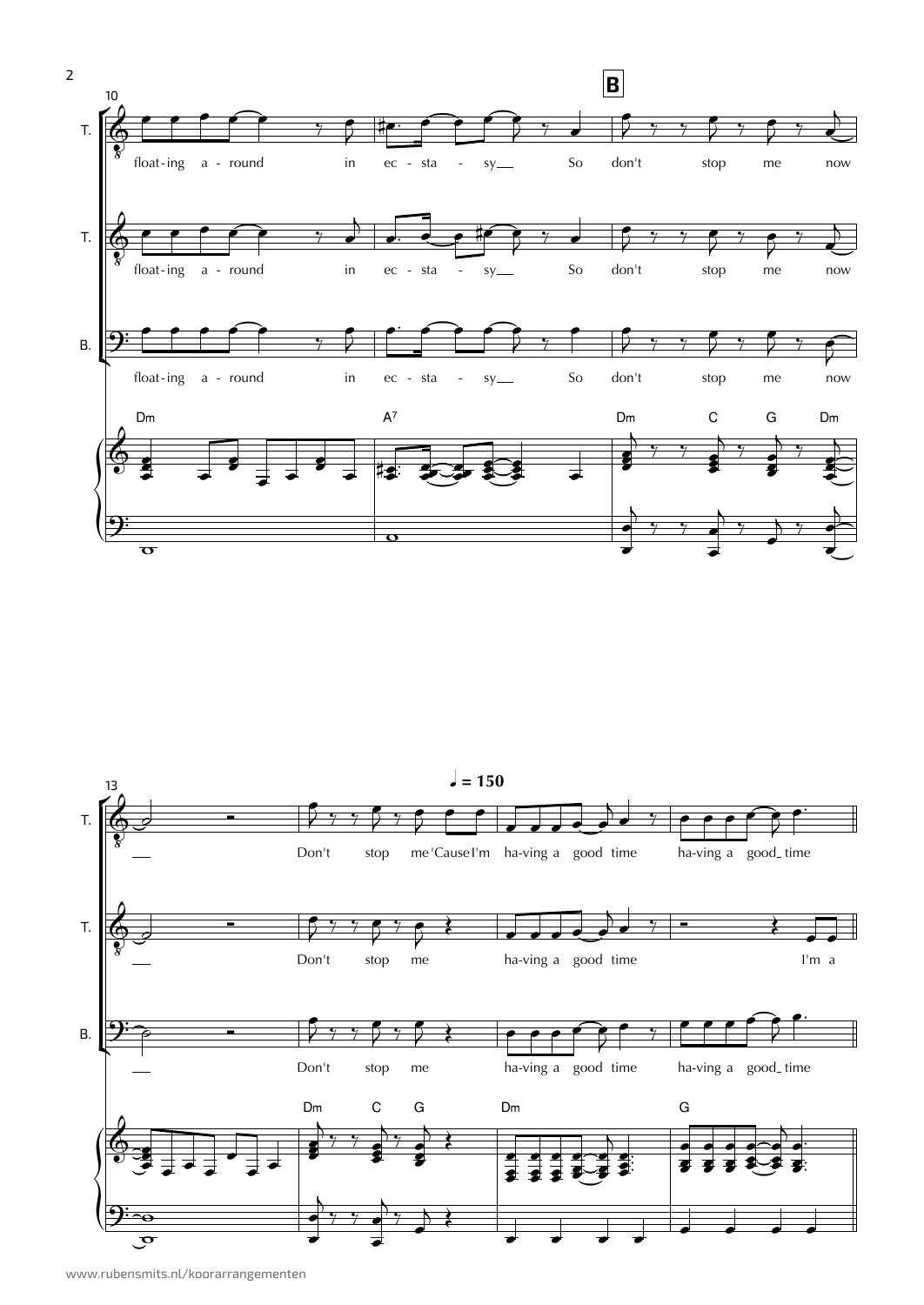

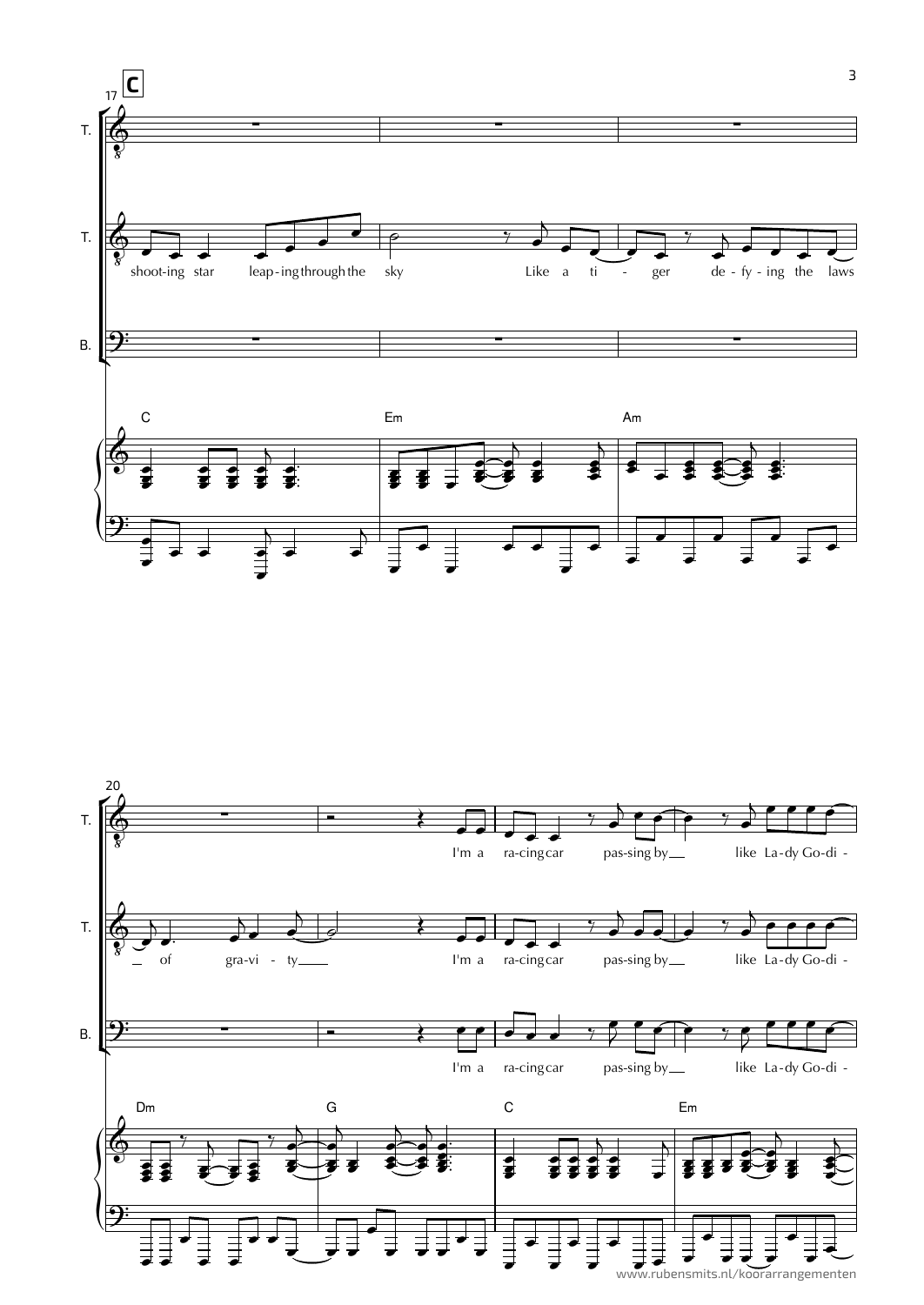